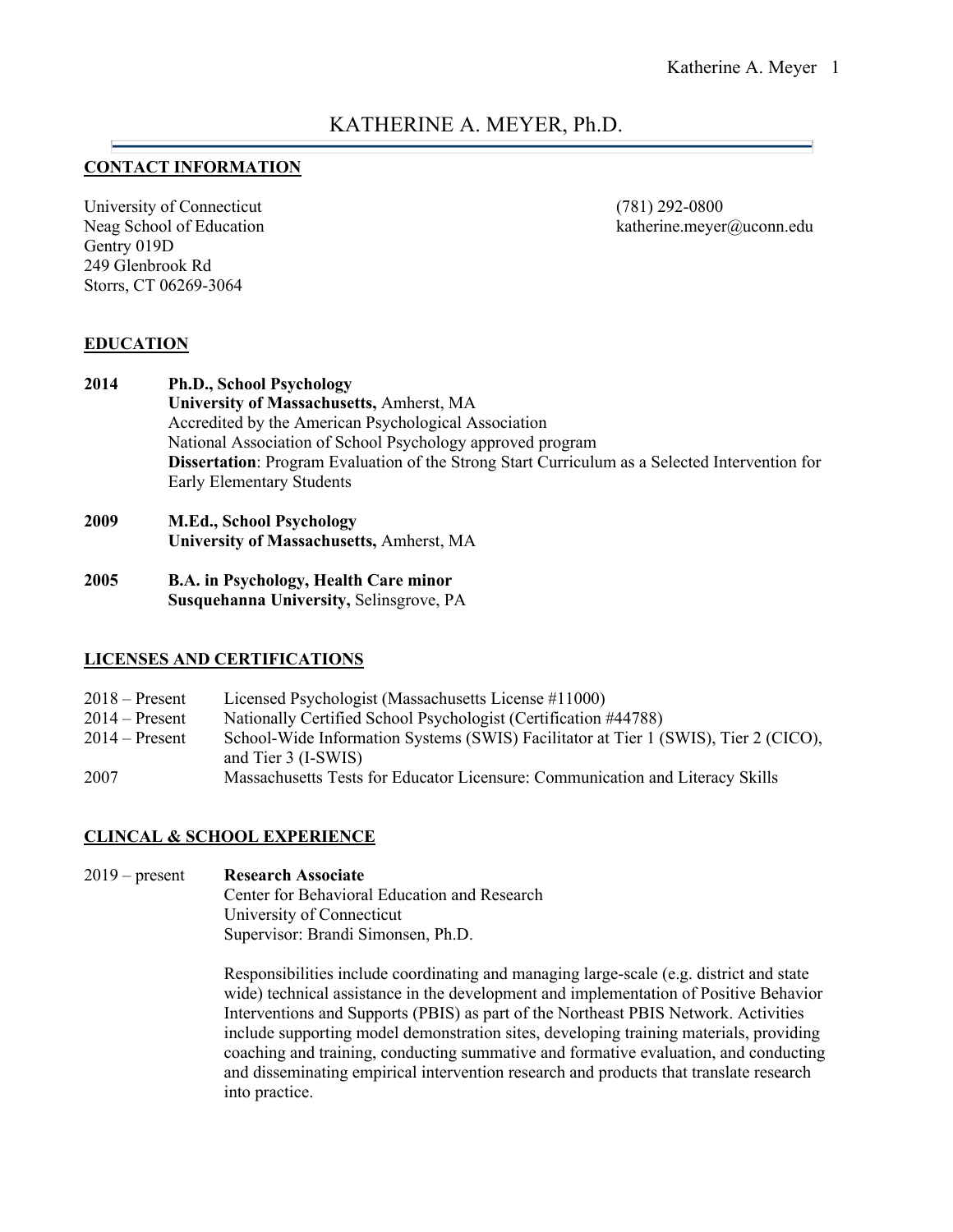2012 – 2019 **Assistant Clinical Director of School Consultation** The May Institute, Inc. Supervisors*:* Megan Joy, Ph.D., Marcie Handler, Ph.D., BCBA-D, Daniel Martin, Ph.D., BCBA-D

> Activities include home and school-based direct services and consultation, functional behavioral assessments, skills assessments, and intervention planning, systems-level consultation and coaching to schools and districts in the development and implementation of tiered intervention including response to intervention (RTI) and positive behavioral interventions and supports (PBIS), internal and external training and development for teachers, parents, consultants, direct staff members, and related service providers, oversight of contracts, coordination of service provision, and supervision of consultants and pre-doctoral interns.

## 2011 – 2012 **Pre-Doctoral Intern**

Livingston County Special Services Unit Supervisor: Brenda Huber, Ph.D., ABPP

APPIC internship focused on the provision of school psychological services at the elementary, junior high, and high school level. Activities included participation on multidisciplinary teams to facilitate a tiered approach to assessment and intervention, academic, behavioral, and social-emotional assessment and intervention planning for individual students, administration of universal academic and behavioral screening, provision of county-wide training and consultation in the implementation of tiered interventions for social, emotional, and behavioral concerns, and provision of evidencebased interventions for individuals and groups.

## 2010 – 2011 **Advanced Practicum in School Psychology**

Chicopee Public School District Supervisor: Amanda Marcotte, Ph.D.

Supervised practicum in school psychology focused on the implementation of a response to intervention problem-solving model. Activities included Curriculum Based Assessment and reading intervention and functional behavioral assessment, consultation, and intervention, and participation on a multidisciplinary problem-solving team.

## 2010 – 2011 **Graduate Student Clinician**

The Psychological Services Center University of Massachusetts Amherst Supervisor: Sara Whitcomb, Ph.D.

Supervised practicum focused on the provision of clinical services to individuals in the community. Activities included conducting assessment and therapeutic sessions with children and families and participating in weekly discussions and supervision with the Cognitive Behavior Team. Case referrals included learning disabilities, attention-deficit hyperactivity disorder, and autism spectrum disorders.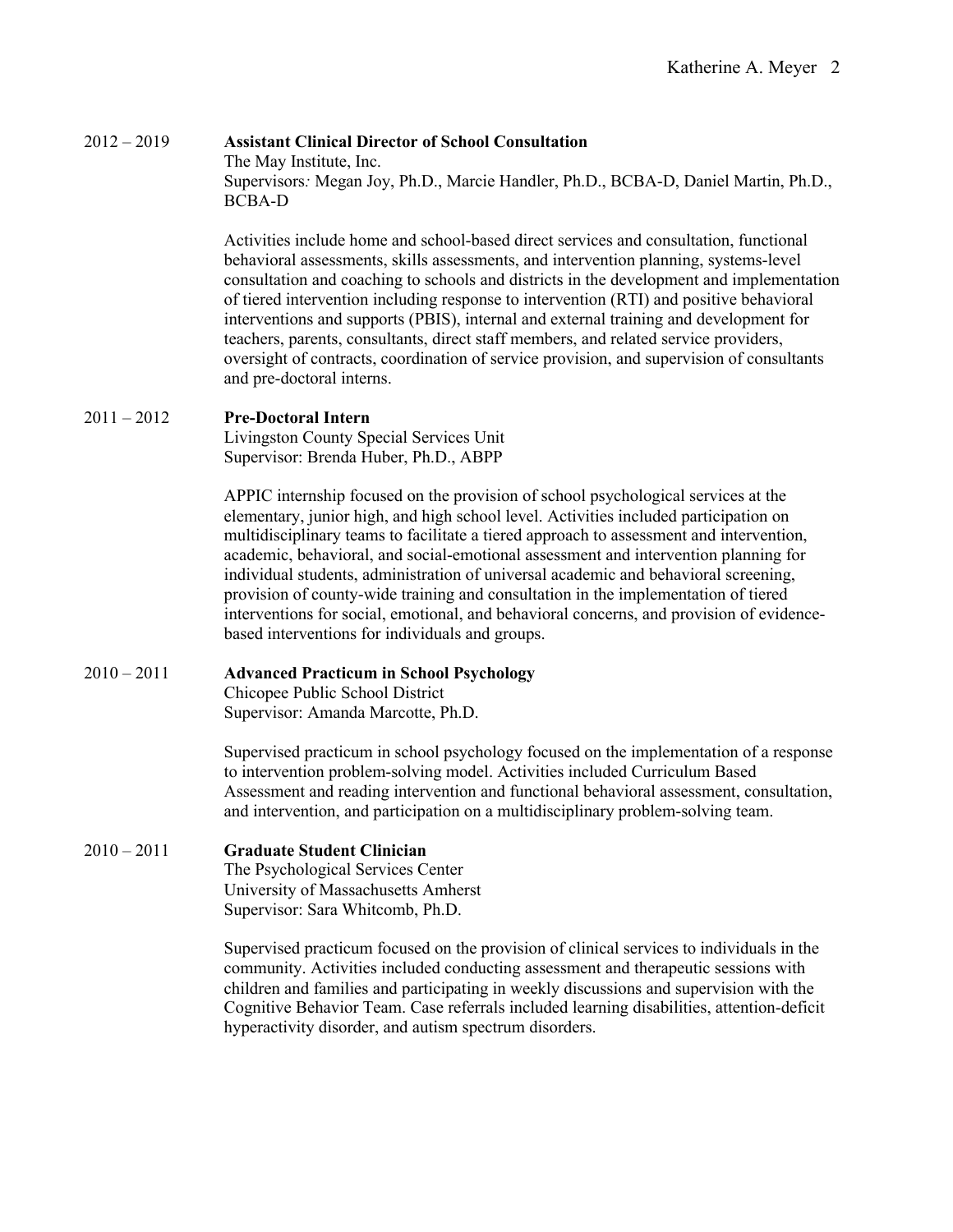| $2009 - 2011$ | <b>Predoctoral Assistantship</b><br>Mount Holyoke College<br>Supervisor: John Body, Ph.D.                                                                                                                                                                                                                            |
|---------------|----------------------------------------------------------------------------------------------------------------------------------------------------------------------------------------------------------------------------------------------------------------------------------------------------------------------|
|               | Supervised assistantship focused on assessment of students suspected of learning<br>disabilities and coaching students in organizational, time management, self-advocacy,<br>and writing skills. Case referrals included learning disabilities, attention-deficit<br>hyperactivity disorder, and gifted evaluations. |
| $2009 - 2011$ | <b>Logistical Director</b><br>Responsive Classroom<br>Supervisor: Danielle Letourneau-Therrien                                                                                                                                                                                                                       |
|               | Coordinated, organized, and managed materials and logistics of week-long summer<br>teacher training workshops on the Responsive Classroom approach to classroom and<br>school-wide positive behavior support.                                                                                                        |
| $2009 - 2010$ | <b>Advanced Practicum in School Psychology</b><br>Wales Public School District<br>Supervisor: Amanda Ryan, Ph.D.                                                                                                                                                                                                     |
|               | Collected academic benchmark data for all K-6 students using Curriculum Based<br>Measures, used results to plan tiered intervention groups, and consulted with teachers to<br>select and implement interventions and collect data to monitor student progress.                                                       |
| $2008 - 2009$ | <b>Practicum in School Psychology</b><br><b>Amherst Public School District</b><br>Supervisor: Pamela Plumer, Ph.D.                                                                                                                                                                                                   |
|               | Supervised practicum in an elementary school. Activities included Curriculum Based<br>Assessments and tiered academic intervention, comprehensive academic, cognitive and<br>behavioral assessments and intervention planning, and behavioral consultation.                                                          |
| 2005          | <b>ABA Direct Therapist</b><br>Blue School Inc.<br>Supervisor: Amanda Corey, Ph.D.                                                                                                                                                                                                                                   |
|               | Provided direct therapy to children diagnosed with autism spectrum disorder aged two to<br>five years old in preschool and in homes using the methods of applied behavior analysis.                                                                                                                                  |

## **RESEARCH EXPERIENCE**

## 2011 – 2012 **Predoctoral Internship** Livingston County Special Services Unit

Supervisor: Brenda Huber, PhD, ABPP

Evaluated the effectiveness of *Strong Start* as a selected intervention for students with elevated scores on universal screener. Conducted social skills groups and collected and analyzed social validity, fidelity, and student outcome data.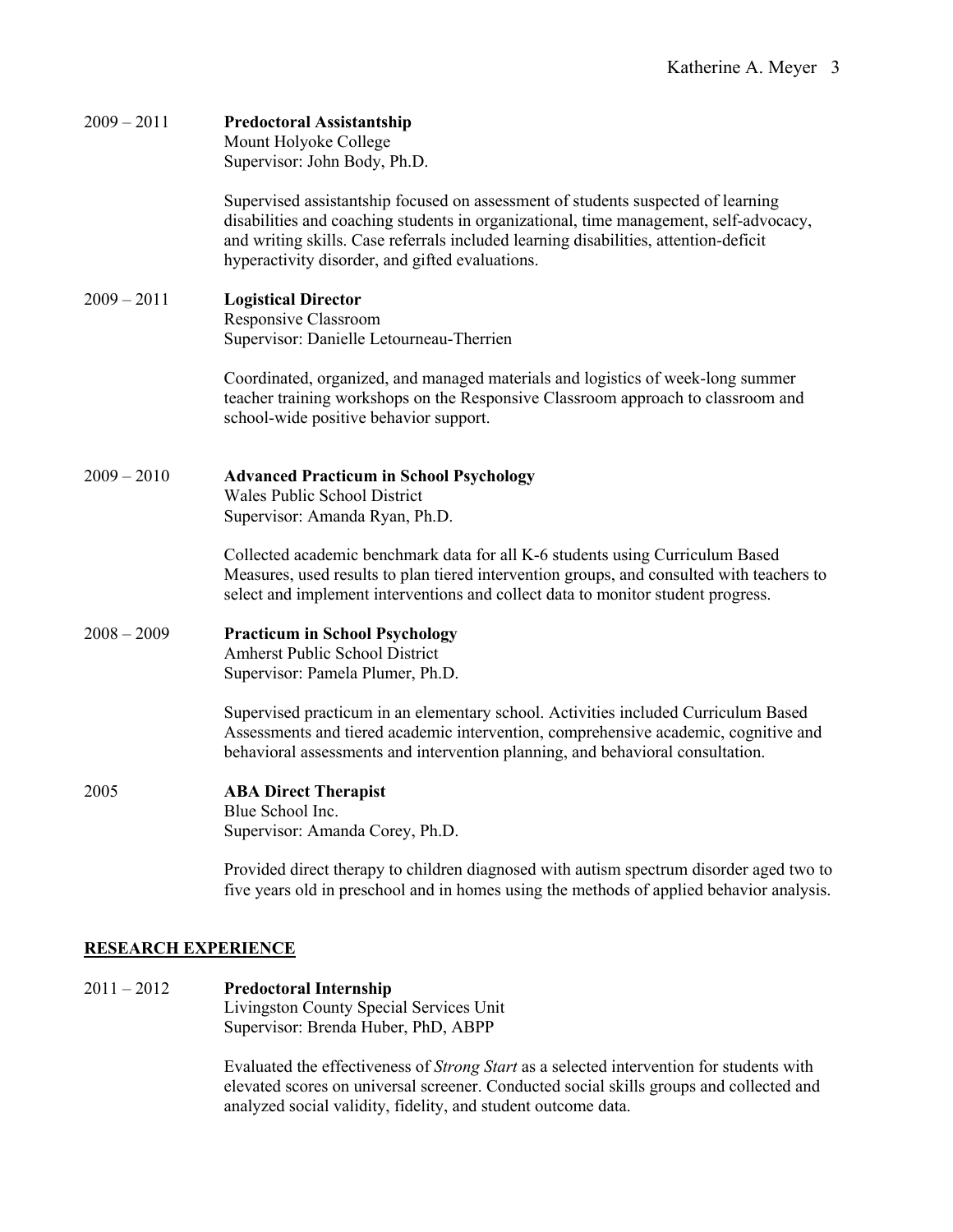| $2009 - 2010$ | <b>Predoctoral Research Assistantship</b><br>University of Massachusetts Amherst<br>Supervisor: Amanda Marcotte, Ph.D.                                                                                                                                                                                                                               |
|---------------|------------------------------------------------------------------------------------------------------------------------------------------------------------------------------------------------------------------------------------------------------------------------------------------------------------------------------------------------------|
|               | Assessed elementary students' reading comprehension strategies and the effectiveness of<br>the Key III Routine on improving students' reading comprehension skills. Prepared<br>resulting data for research publication purposes.                                                                                                                    |
| $2007 - 2008$ | <b>Data Collector</b><br><b>IDEAL</b> Consulting                                                                                                                                                                                                                                                                                                     |
|               | Conducted Dynamic Indicators of Basic Early Literacy Skills (DIBELS) assessments in<br>public schools.                                                                                                                                                                                                                                               |
| 2004          | <b>Undergraduate Independent Study Project</b><br>Masiphumelele Clinic, South Africa<br>Supervisor: Richard Jordi, Ph.D.                                                                                                                                                                                                                             |
|               | Supervised independent student with the School for International Training. Conducted<br>qualitative research on the contextualization of HIV/AIDS in South African townships<br>and its effects on treatment and prevention programs in coordination with the Desmond<br>Tutu Foundation using interviews and observational data collection methods. |

#### **CONFERENCE PRESENTATIONS**

Miller, T., **Meyer, K.**, Martin, D. (2019, February). *Program evaluation and development for students with ASD in public school settings.* Presentation at Association for Positive Behavior Support annual conference, Washington D.C.

**Meyer, K.** (2018, November). *Introduction to coaching*. Presentation at the New England PBIS Forum, Norwood, MA.

**Meyer, K.** (2017, November). *Tiered supports for students with anxiety*. Presentation at the New England PBIS Forum, Norwood, MA.

**Meyer, K.**, Wingard, E., & White, J. (2016, November). *Aligning positive behavioral supports and social emotional learning: examples from the field.* Presentation at the New England PBIS Forum, Norwood, MA.

**Meyer, K.**, Torres, C., & Johnson, E. (2016, November). *Using data to guide practices at the high school level.* Presentation at the New England PBIS Forum, Norwood, MA.

Miller, T., **Meyer, K.**, Downs, C., Handler, M., Putnam, R. (2016, February). *PBIS in alternative settings*. Presentation at National Association of School Psychologists annual conference, New Orleans, LA.

**Meyer, K.**, Marrs, N., Bachta, A., Robinson, M. (2015, November). *PBIS in high school: navigating the roadblocks to success.* Presentation at the New England PBIS Forum, Norwood, MA.